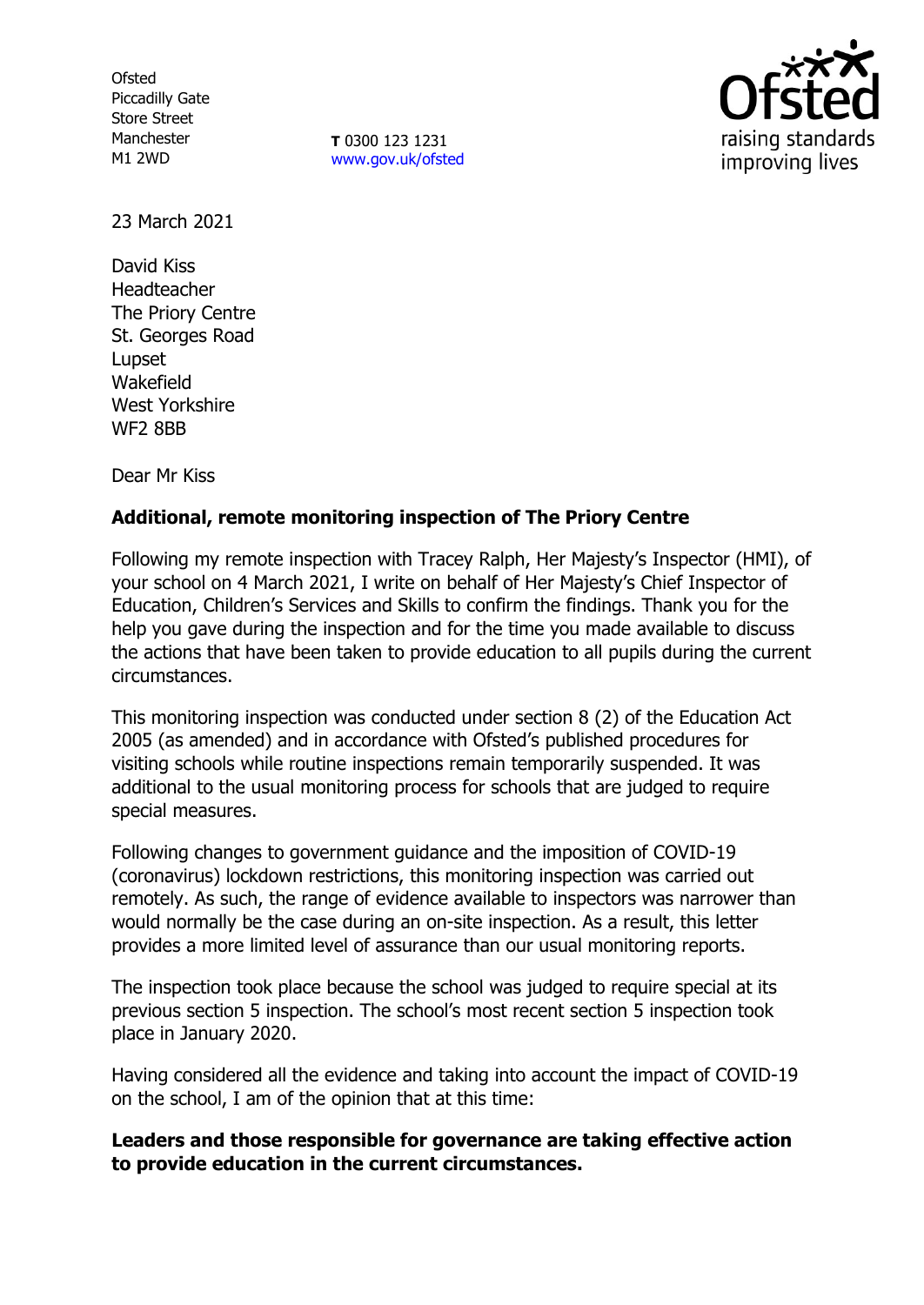

Leaders and those responsible for governance should take further action to:

- $\blacksquare$  ensure that pupils who struggle with learning in the subjects they study receive appropriate high-quality additional support, especially in phonics
- $\blacksquare$  strengthen the curriculum so that pupils acquire the knowledge that they need to progress across a broad range of subjects
- ensure that checks are made on what all pupils have learned and remembered and that this information is used to identify what pupils should learn next.

## **Context**

- Since the previous inspection, the school has undergone significant change. Two successive interim headteachers have been appointed. The second interim headteacher became the permanent headteacher in January 2021. A new governing body, known as the interim management board (IMB), has been put in place. After consulting stakeholders, plans to join Ethos Academy Trust are well underway.
- Across the autumn term 2020, about 30% of pupils needed to access education at home because they were self-isolating.
- As a pupil referral unit, you categorise all pupils as vulnerable. At the time of this inspection, 60% of vulnerable pupils were being educated on the school site and 80% of pupils with an education, health and care plan were accessing their education on the school site.
- Temporary arrangements have been in place for the leadership of pupils with special educational needs and/or disabilities since October 2020.

## **Main findings**

- Leaders and members of the IMB have strengthened many aspects of the school's work, especially safeguarding procedures. The school's approach to remote learning has also developed over recent weeks. Remote learning now includes recorded lessons, live online teaching, and paper-based activities. It is tailored to meet each pupil's individual needs, with some pupils benefiting from a combination of all three approaches.
- You and your leaders have ensured that pupils have the resources they need to access learning at home. For example, you have delivered laptops to pupils' homes if they have not had a suitable device for online learning. Staff have provided extensive guidance to parents and carers so that they are able to help pupils participate in learning when at home.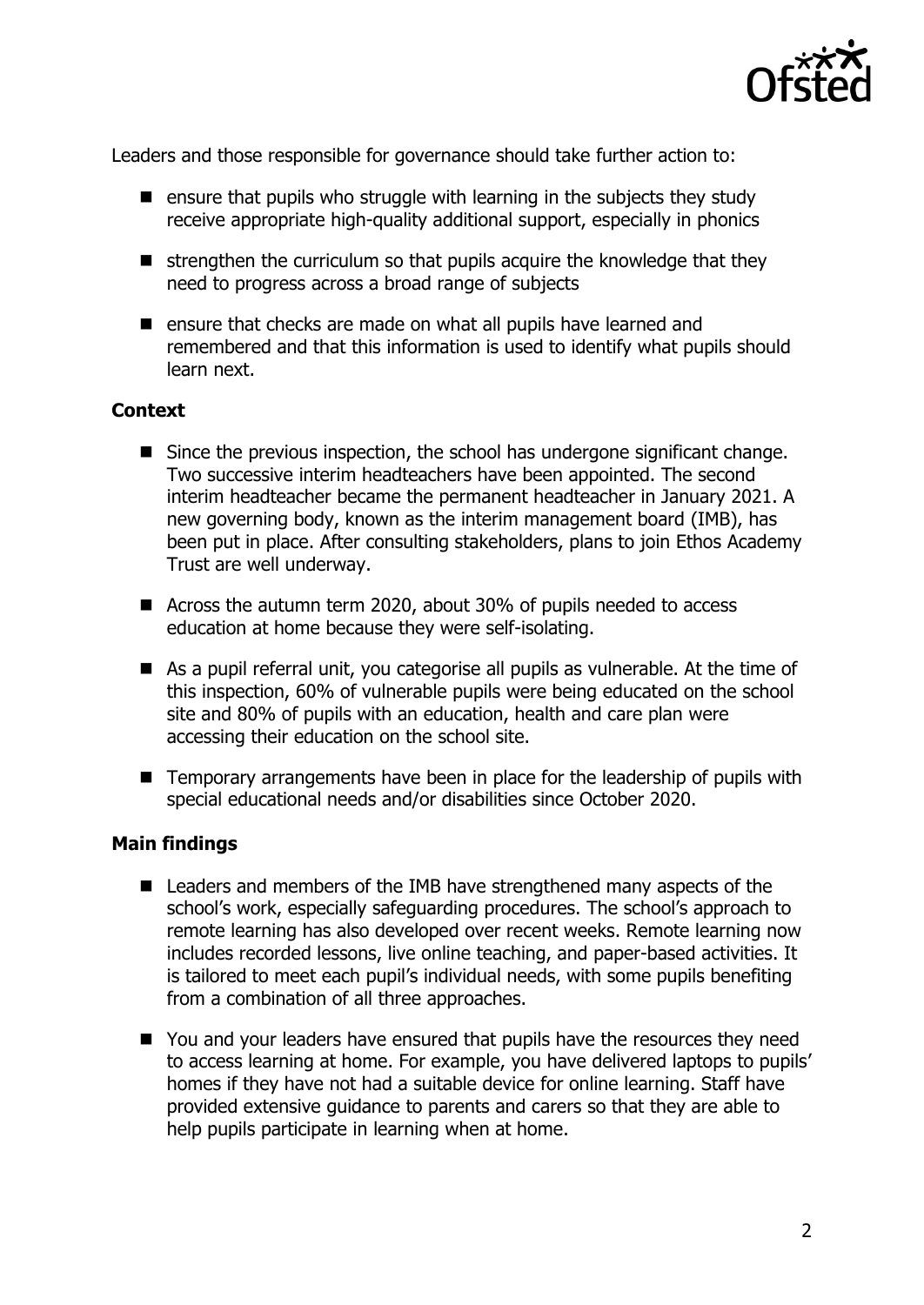

- You are aware that some pupils may struggle to use the internet responsibly. You have shared your expectations as to appropriate internet use with pupils and families and provided guidance about online activities that are unsafe. You have sensibly kept a close eye on online safety as part of your ongoing monitoring of remote education.
- You have rightly begun to make root and branch changes to the curriculum. The COVID-19 pandemic has interrupted this work. You are aware that the current curriculum does not consistently enable pupils to know more and remember more in a wide range of subjects.
- Leaders have adjusted the curriculum to ensure that the topics studied are more appropriate to remote methods of delivery. For example, science topics involving practical work have been replaced with topics that work better online. However, too few pupils complete the tasks that teachers set to assess their learning. As a result, teachers do not have a clear enough view of the gaps that pupils have in their knowledge.
- You have diligently monitored pupils' engagement with learning, and their well-being. Of note are the number of home visits that you and your staff have made to check on pupils' engagement and safety. You have sensibly involved external agencies, such as the police, when home visits have given rise to further concerns.
- Pupils with special educational needs and/or disabilities receive additional help with communication and life skills. Support for these pupils in other subjects, including in phonics, is less developed. In particular, staff are not trained well enough in teaching phonics. You are aware that this aspect of the school's work is not as effective as it needs to be. You explained that planned actions to develop new approaches to assist struggling readers, including staff being trained in phonics, have been delayed due to COVID-19.
- As a pupil referral unit, all your pupils have additional needs. You have invited all pupils to attend face-to-face lessons on site. You have rightly identified pupils for whom on-site education is crucial. You have successfully worked with these pupils and their families to encourage them to come into school to learn. Pupils spoken to during the inspection were extremely positive about the education provided on the school site.
- The IMB acknowledges that although improvements have been made there remains a great deal to do. Members of the IMB have extensive experience in supporting schools that need improvement. They have brought this to bear in their thorough oversight of remote education and other aspects of the school's work. Having successfully focused on safeguarding, the IMB is rightly now prioritising improving the curriculum.